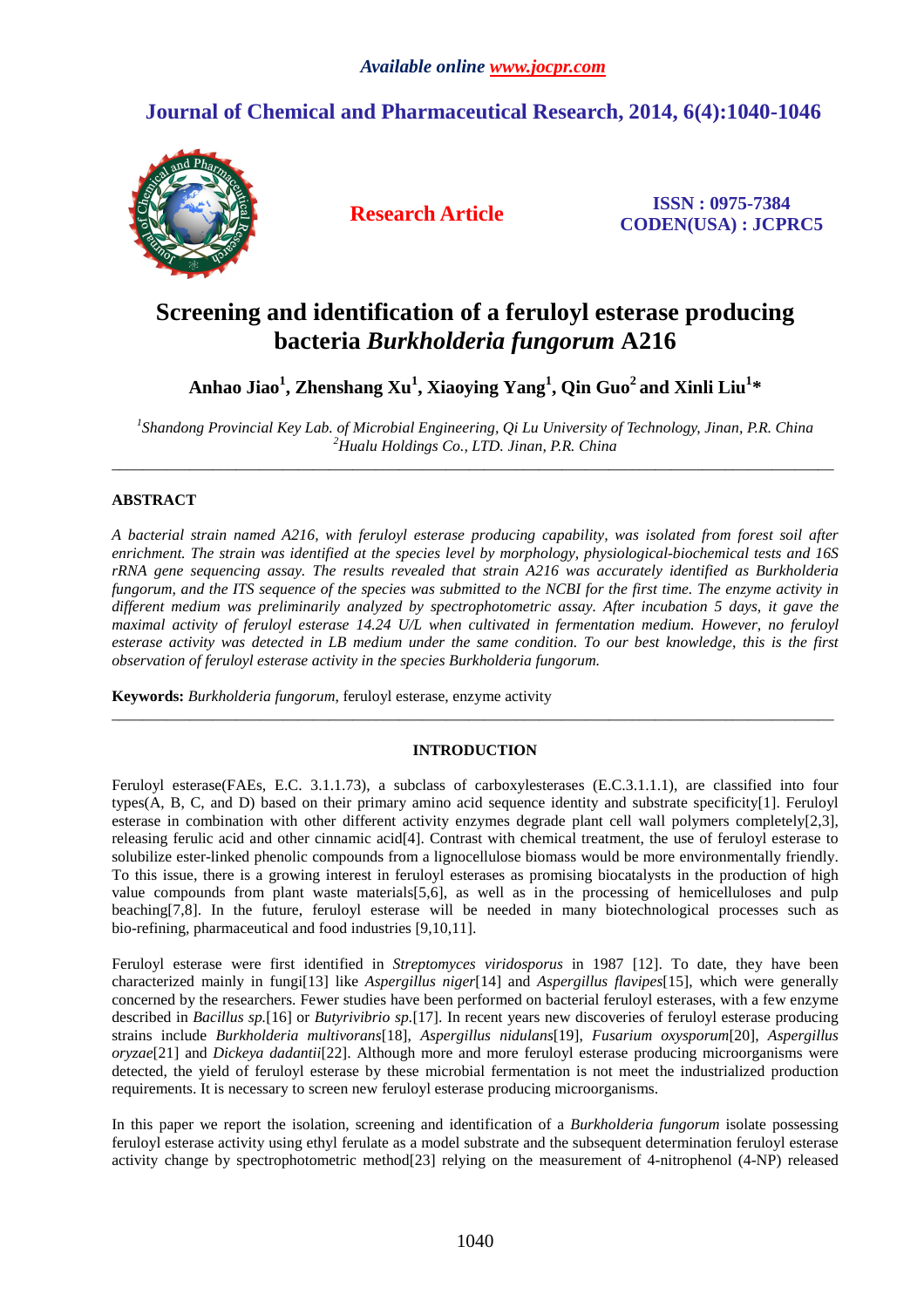from 4-nitrophenyl ferulate (4-NPF) upon enzyme action. The study aims at enlarging a possible strain resources for production of feruloyl esterase.

*\_\_\_\_\_\_\_\_\_\_\_\_\_\_\_\_\_\_\_\_\_\_\_\_\_\_\_\_\_\_\_\_\_\_\_\_\_\_\_\_\_\_\_\_\_\_\_\_\_\_\_\_\_\_\_\_\_\_\_\_\_\_\_\_\_\_\_\_\_\_\_\_\_\_\_\_\_*

#### **EXPERIMENTAL SECTION**

#### **Collection of Sample**

The soil sample was collected from the forest soil in Jinan, Shandong Province, China. It was collected within 10 min at ambient temperatures, kept on ice during transport and the enrichment was carried out immediately after the sample arrived at the laboratory.

#### **Bacterial Enrichment and Isolation**

For the sample, approximately 3 g soil was added to 10 ml sterile water, concussion made into soil suspension. Then 0.2 ml of the suspension was added to an Erlenmeyer flask (100 ml) containing 20 ml enrichment medium, and incubated on a 200 rpm rotary shaker at 30℃ for 2 hours. The enrichment medium had the following composition (per liter):  $(NH_4)_{2}SO_4$  1.3g,  $KH_2PO_4$  0.37g,  $MgSO_4$  7H<sub>2</sub>O 0.25g, CaCl<sub>2</sub>·2H<sub>2</sub>O 0.07g, FeCl<sub>3</sub> 0.03g, yeast extract 1.0g, fungicidine 50000 U, with pH 6.5. After that, the 10-1 dilution was made by diluting 1 ml of the culture within 9 ml of physiological saline. Further tenfold serial dilution, ranging from 10-5 to 10-9 , were prepared and aseptically spread onto isolation medium plates which containing (per liter) NaCl 0.3g, (NH<sub>4</sub>)<sub>2</sub>SO<sub>4</sub> 1.3g, MgSO<sub>4</sub>·7H<sub>2</sub>O 0.3g, agar 15g and ethyl ferulate 15 ml (10%in dimethylformamide) as a single carbon source. Then the plates ware incubated aerobically at 30℃ for 3 days to obtain the feruloyl esterase producing strain. The selected colony was purified by repeated streaking on the isolation medium. Single colony of isolate was picked and streaked on fresh LB plate, for further study.

### **16S rRNA Gene and ITS Gene Sequence Identification**

Total genomic DNA was extracted from 3 ml of overnight cultures at 30℃ by the CTAB method. The 16S rRNA gene was amplified by PCR using the universal primers: 8F (5'-AGAGTTTGATCCTGGCTCAG-3') and 1492R (5'-GGTTACCTTGTTACGACTT-3'). The ITS gene were amplified using the following primers (5'-TGTACACACCGCCCGT-3') and (5'-CCTTTCCCTCACGGTACTG). They were amplified in automatic thermal cycler. Each sample contained  $1 \times PCR$  buffer, 1.5 mM  $MgCl_2$ , 0.2 uM of each dNTP, 10pmol of each primer,10 ng template bacterial DNA and 1.0 U Taq DNA polymerase. In the negative control, the DNA volume was substituted by ultrapure water. The reaction conditions were 94℃ for 5 min, 94℃ for 30s, 54℃ for 30s, 72℃ for 90s, 30 cycles, and then 72℃ for 10 min. The amplified products were resolved by electrophoresis in 1.0% agarose gels with stain agent Genegreen (Tiangen Biotech Co., Ltd, Beijing, China) and bands visualized with an UV imaging system. The PCR product of interest was isolated from agarose gel using a SanPrep Column DNA Gel Extraction Kit (Sangon Co., Ltd, Shanghai, China). The purified PCR products were then sequenced by Sangon Co.,Ltd.

#### **Sequence Analysis and 16S rRNA Gene Phylogenetic Tree**

The sequencing result were analyzed and determined by basic local alignment search tool (http://www.ncbi.nlm.nih.gov/BLAST) and were submitted to the National Center for Biotechnology Information. Species identification was based on maximum score, identify and coverage values. Consensus sequences were imported into MEGA5.0 software (http://www.megasoftware.net/mega.php) to generate the phylogenetic tree using the neighbor-joining statistical method.

#### **Morphology and Physiological-biochemical Tests**

Conventional identification was performed by using the following morphology and physiological-biochemical tests: light microscope observation; morphology in LB plate; gram staining; spore staining; MR test; VP test; indol production test; starch hydrolysis test; nitrate reduction test; gelatin liquefaction test; citrate utilization test; H2S production test; catalase production test.

#### **The assay of Enzyme Activity**

Enzyme activity experiment was conducts according to the method of Mastihuba et al. 4-NPF was prepared according to the chemoenzymatic procedure described by Mastihubová et al[24]. Dissolved in DMSO and prepared the standard solution with different concentrations, the standard curve of 4NP and 4NPF were draw firstly. The slope of the standard curve represent the extinction coefficients of 4NP and 4NPF, respectively. Then enzyme activity was determined by measuring the production of 4NP from 4NPF. The substrate solution was prepared by mixing 8 vol of 0.1 M potassium phosphate buffer solution, pH 6.5, containing 2.5%Triton X-100 with 1 vol of 10 mM 4NPF in DMSO followed by immediate vortexing. The reaction mixture comprised 0.1 ml enzyme and 0.9 ml substrate solution. The absorbance around 0, 5, 10, 15 minutes were read at 410 nm in 10 mm path length quartz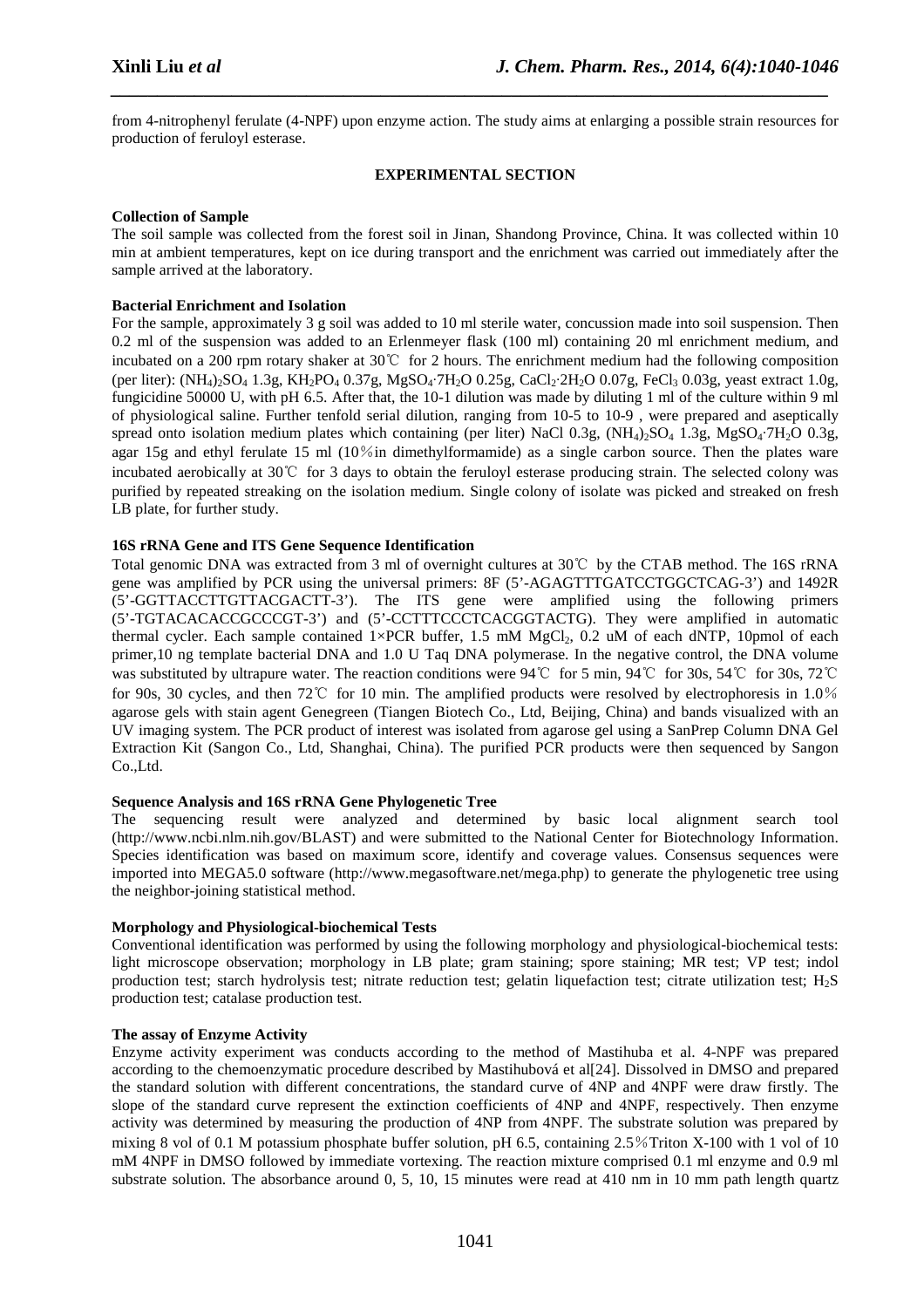cuvettes. In a control sample, the enzyme was replaced by the potassium phosphate buffer. Calibration curve were drew and the slope (k) of the regressing equation means the change of absorbance per minute. For practical reasons the reaction temperature was set up to ambient temperature (20℃). One unit of enzyme activity is defined as the amount of enzyme releasing 1 u mol of 4NP from 4NPF in 1 min under the assay condition. We can get corrected values for activity of per liter enzyme solution according to the equation:

*\_\_\_\_\_\_\_\_\_\_\_\_\_\_\_\_\_\_\_\_\_\_\_\_\_\_\_\_\_\_\_\_\_\_\_\_\_\_\_\_\_\_\_\_\_\_\_\_\_\_\_\_\_\_\_\_\_\_\_\_\_\_\_\_\_\_\_\_\_\_\_\_\_\_\_\_\_*

Enzyme activity  $(U/L) = n \cdot \triangle A410 \cdot 106 / [( \epsilon_n - \epsilon_s) \cdot \zeta \cdot t ],$  (1)

where  $\triangle A410 / t = k$ , n is the dilution factor of the original enzyme solution when added to the reaction system,  $\zeta$ is the path length,  $\varepsilon_p$  is the extinction coefficient of the product 4NP,  $\varepsilon_s$  is the extinction coefficient of the substrate 4NPF, and t represent the reaction time.

Bacterial strain was prepared by cultivation with 200rpm shaking in LB medium at 37℃ for 12 h. The starter culture (2%) was added to fermentation medium and LB medium to produce feruloyl esterase, and then cultivated on a 200rpm rotary shaker at 37℃. The fermentation medium had the following composition (per liter): (NH<sub>4</sub>)<sub>2</sub>SO<sub>4</sub> 1.3g, KH<sub>2</sub>PO<sub>4</sub> 0.37g, MgSO<sub>4</sub>·7H<sub>2</sub>O 0.25g, CaCl<sub>2</sub>·2H<sub>2</sub>O 0.07g, FeCl<sub>3</sub> 0.03g, yeast extract 1g, wheat btan 20g with pH 6.5. Every 24 h the flasks of each sample were taken to collect supernatants by centrifugation and measure enzyme activity according to the above method. All experiments were carried out in triplicates and the presented results are average values of three independent experiments. The results were analyzed statistically and represented with a standard error.

#### **RESULTS AND DISCUSSION**

#### **Isolation and Screening of the Feruloyl Esterase Producing Strain**

A bacterial strain was isolated from the soil sample by the method mentioned above. The feruloyl esterase activity was confirmed by the transparent zone. The isolate, designated as A216, was found to possess the ability to produce feruloyl esterase, so it was chosen for further study.

#### **Identification of the Feruloyl Esterase Producing Strain**

To confirm the species, the nucleotide sequence of the 16S rRNA gene and ITS gene of the strain were analyzed and determined by BLAST program at NCBI. The obtained 16S rRNA sequence and ITS sequence were deposited in GeneBank and assigned the following accession numbers: KJ026454 and KJ130021. Strain A216 was closely related to *Burkholderia fungorum* as it showed 99.78%homology to *B.fungorum* DBT1. Phylogenetic tree analysis was performed to show the relationship of 16S rRNA gene sequence between the isolate and related strains by using MEGA software (Fig. 1). While the ITS gene sequence showed a similarity of 97%to *Burkholderia phytofirmans* PsJN. The reason is possibly that in NCBI database there were not the ITS sequence information of the species *B.fongorum* before.

Light microscopy showed strain A216 was gram-negative, nonsporeforming and rod shaped,  $0.4$ -0.5 um $\times$ 0.9-1.5 um. The colony morphology in LB plate are small, circular, smooth, regular edge, opaque and milky. Combination between colony and medium is not closely. The physiological and biochemical characteristics listed in Table 1. Coenye et al. had a detail description of *B.fungorum*. Our results of indol production, nitrate reduction, gelatin liquefaction, citrate utilization are the common characteristics of *B.fungorum*. Catalase production is strain dependent and it is same with the type strain LMG16225T. MR test, VR test and H2S production test are not mentioned in that study.

|  |  | Table 1 Physiological and biochemical properties of strain A216 |
|--|--|-----------------------------------------------------------------|
|--|--|-----------------------------------------------------------------|

| physiological-biochemical characteristics |  |
|-------------------------------------------|--|
| MR test                                   |  |
| VP test                                   |  |
| Indol production test                     |  |
| Starch hydrolysis test                    |  |
| Nitrate reduction test                    |  |
| Gelatin liquefaction test                 |  |
| Citrate utilization test                  |  |
| $H2S$ production test                     |  |
| Catalase production test                  |  |

*Characteristics are scored as: +, the strain tested gave a positive reaction; -, the strain tested gave a negative reaction.*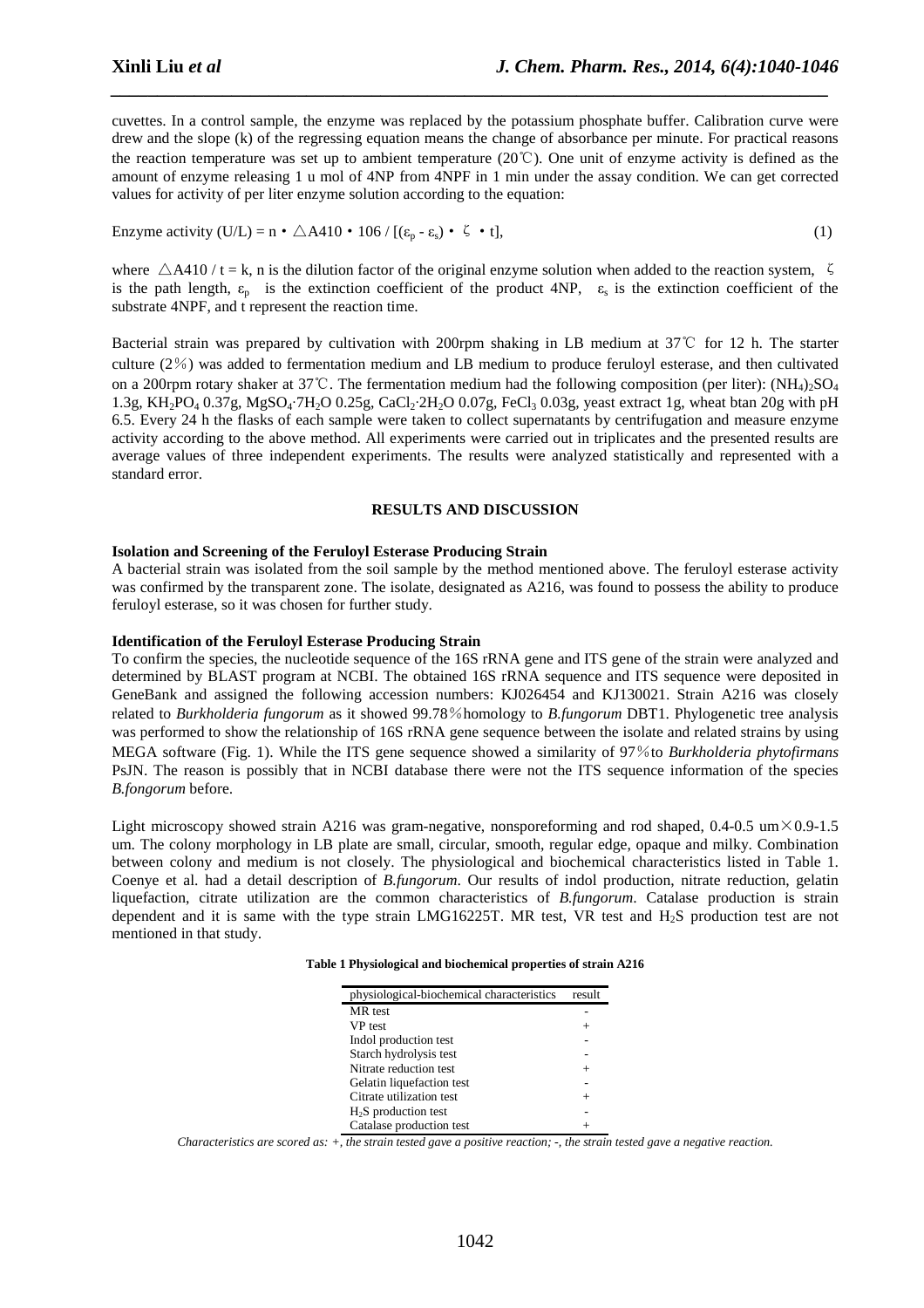

**Fig. 1 Phylogenetic tree based on 16S rRNA gene sequences of strain A216 and related species. (The tree was evaluated by the neighbor-joining method based on 1000 replications. The scale bar represents 0.02 substitutions per nucleotide position, using**  *Paenibacillus polymyxa* **(AM062684) as an outgroup)** 

#### **Standard Curve for 4-NP and 4-NPF and Calculation of Enzyme Activity**

Under reaction conditions solutions of 4NP resulted in linear standard curves exhibiting correlation factors of 0.9996 and extinction coefficients of 2.0979 $\times$ 10<sup>3</sup> dm<sup>3</sup>mol<sup>-1</sup>cm<sup>-1</sup>. The value of 4NPF were 0.9987 and 0.3069 $\times$ 10<sup>3</sup>  $dm<sup>3</sup>mol<sup>-1</sup>cm<sup>-1</sup>$ , respectively(Fig. 2,3). The absorbance of ferulic acid was minimal and was neglected in the activity calculations (Mastihuba et al., 2002).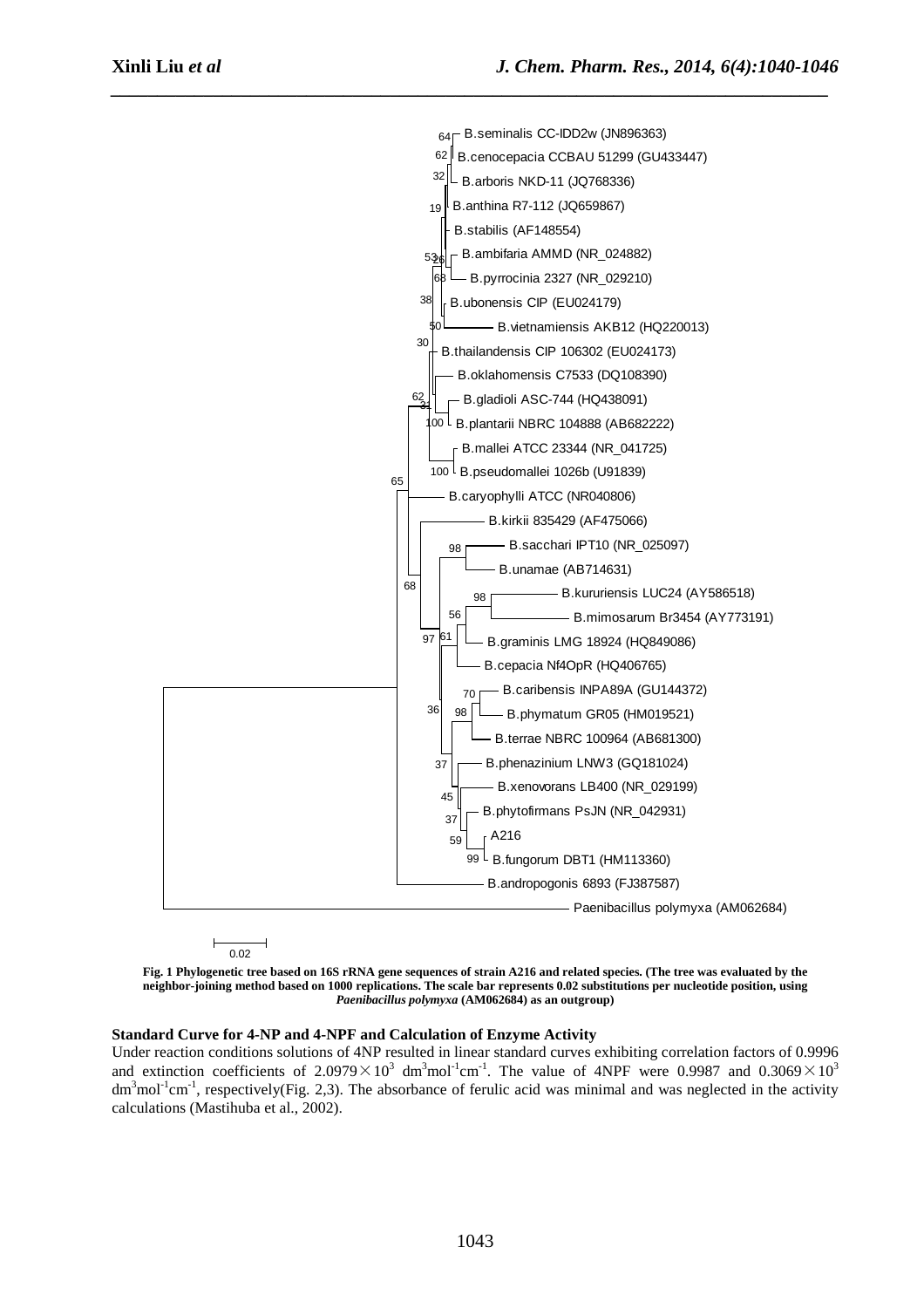

*\_\_\_\_\_\_\_\_\_\_\_\_\_\_\_\_\_\_\_\_\_\_\_\_\_\_\_\_\_\_\_\_\_\_\_\_\_\_\_\_\_\_\_\_\_\_\_\_\_\_\_\_\_\_\_\_\_\_\_\_\_\_\_\_\_\_\_\_\_\_\_\_\_\_\_\_\_*

**Fig. 2 The standard curve of absorbance at 410 nm and 4-nitrophenol with different concentration** 



**Fig. 3 The standard curve of absorbance at 410 nm and 4-nitrophenol ferulate with different concentration** 

Production of feruloyl esterase activity from *B.fungorum* grown on two different medium are shown in Fig. 4. Growth of *B.fungorum* on fermentation medium resulted in the production of feruloyl esterase activity which was characterized by culture supernatants. Esterase activity on 4-NPF was first detected 2 days after inoculation, increased evenly over days 2-5, obtained the maximal activity of 14.24 U/L at day 5, and then decreased gradually. We were not able to detect feruloyl esterase activity in cultures grown on LB medium.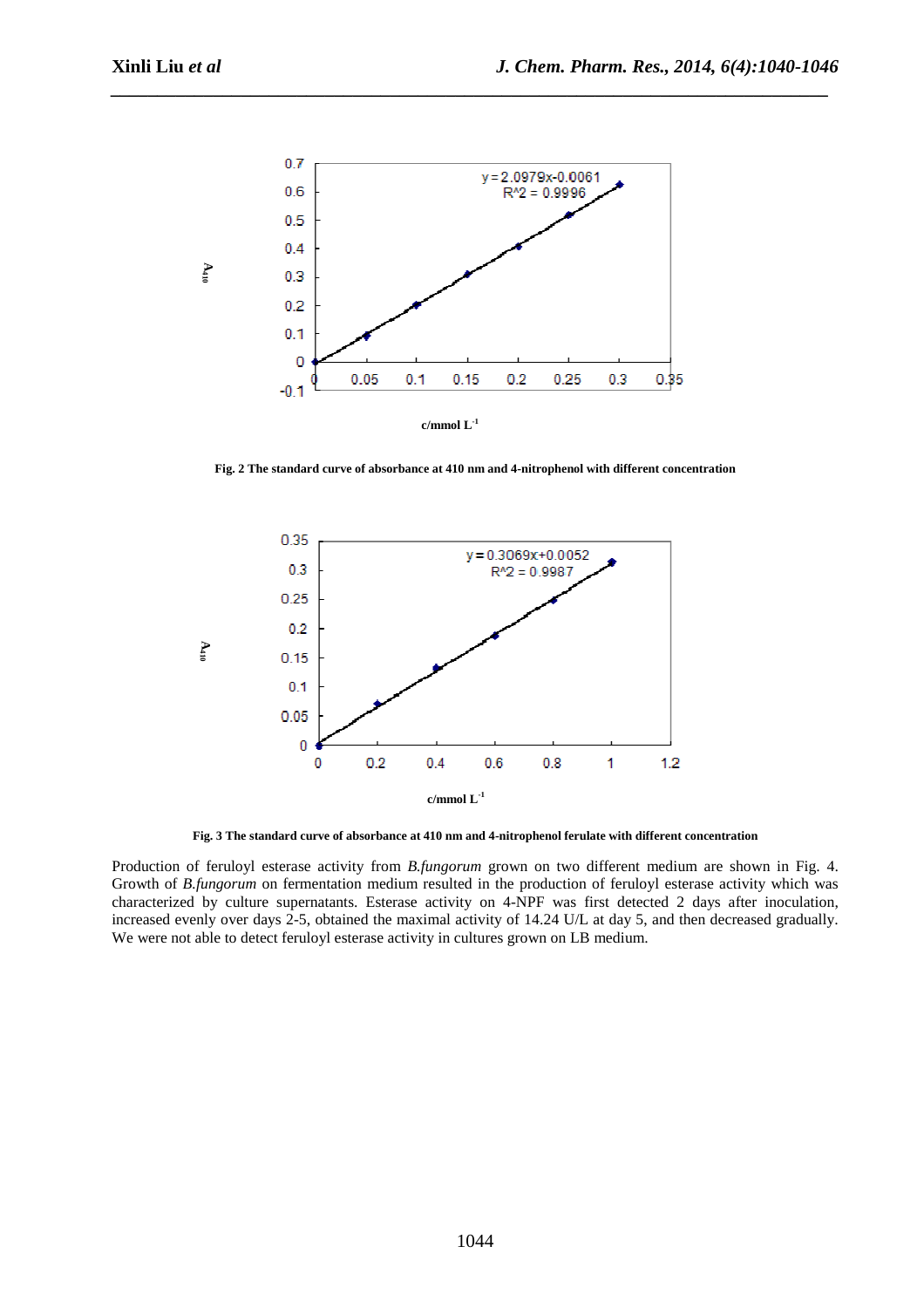

*\_\_\_\_\_\_\_\_\_\_\_\_\_\_\_\_\_\_\_\_\_\_\_\_\_\_\_\_\_\_\_\_\_\_\_\_\_\_\_\_\_\_\_\_\_\_\_\_\_\_\_\_\_\_\_\_\_\_\_\_\_\_\_\_\_\_\_\_\_\_\_\_\_\_\_\_\_*

**Fig. 4 Production of feruloyl eaterase activity from** *B.fungorum* **grown on either fermentation medium or LB medium.(Enzyme activity was measured in culture supernants after growth on fermentation medium (■) or LB medium (●) using the spectrophotometric method with 4-NPF as substrate. The presented results are average values of three independent experiments)** 

#### **DISCUSSION**

It was reported that feruloyl esterase could act on not only natural substrates, such as xylan, pectin, wheat bran, and sugar beet, but also artificial substrates like ethyl ferulate and 4-nitrophenyl ferulate. When ethyl ferulate used as only carbon resource in the medium, the strains, which are able to produce feruloyl esterase, can utilize it and show a transparent area. By the size of transparent area around the colony, ferulyol esterase activity is preliminary determined. Using this method, feruloyl esterase producing strain A216 was isolated from the forest soil through enrichment, screening and purification.

Based on 16S rRNA gene sequence analysis and phenotypic characteristics, the isolate A216 was accurately assigned to the species *B.fungorum*. Coenye et al.[25] initially proposed the species *B.fungorum* for a group of 9 *B.cepacia*-like strains, which were isolated from the environment, animal and human clinical samples. In that study 4 strains were recovered from mouse and human clinical samples. There is no doubt that *B.fungorum* belongs to pathogenic microorganism. Another major source of *B.fungorum* are the white-rot fungus *Phanerochaete chrysosporium*, and it has been suggested there is a symbiotic relationship between them [26]. In the nature, *P.chrysosporium* can strongly degrade lignin and other wood components by releasing a series of enzymes, result in the wood rotted. So it is understandable that *B.fungorum* can produce feruloyl esterase which play a role in the degradation of plant cell wall.

Nowadays *B.fungorum* has been identified in a range of samples, but little is known about the species. To our best knowledge, this is the first observation of feruloyl esterase activity in the species *B.fungorum*. And we first submitted the ITS sequence of the species. Retrieved in the NCBI, a variety species of *Burkholderia* genus have feruloyl esterase gene, but few research and report were focus on this. In addition to Rashamuse KJ et al. obtained a novel recombinant feruloyl eaterase from *B.multivorans* genomic library.

Further tests were carried out to determine the enzyme activity change of strain A216. Most reported methods for measuring feruloyl esterase activity are based on HPLC techniques, using enzymatic hydrolysis of specific substrates such as hydroxycinnamic esters[27], plant polysaccharides[28] and so on. However, the disadvantages of these HPLC methods are expensive equipment-needed, time-consuming, and not suitable for rapid analysis of large numbers of sample. Here we used a spectrophotometric assay for the quantitative determination of feruloyl esterase. Based on the differences in spectral properties of 4-NP and its natural esters 4-NPF, it is accurate, rapid and easy to perform.

Two types of medium were prepared to determine the enzyme activity change. In fermentation medium, the wheat bran is a slowly available carbon source. Contrast with that, the nutrients of LB medium are easy to use. The result indicated that production of feruloyl esterase is regulated and inducible. The level of feruloyl esterase expression is tightly controlled by the available carbon source[29]. The gene is not expressed in the presence of readily utilizable